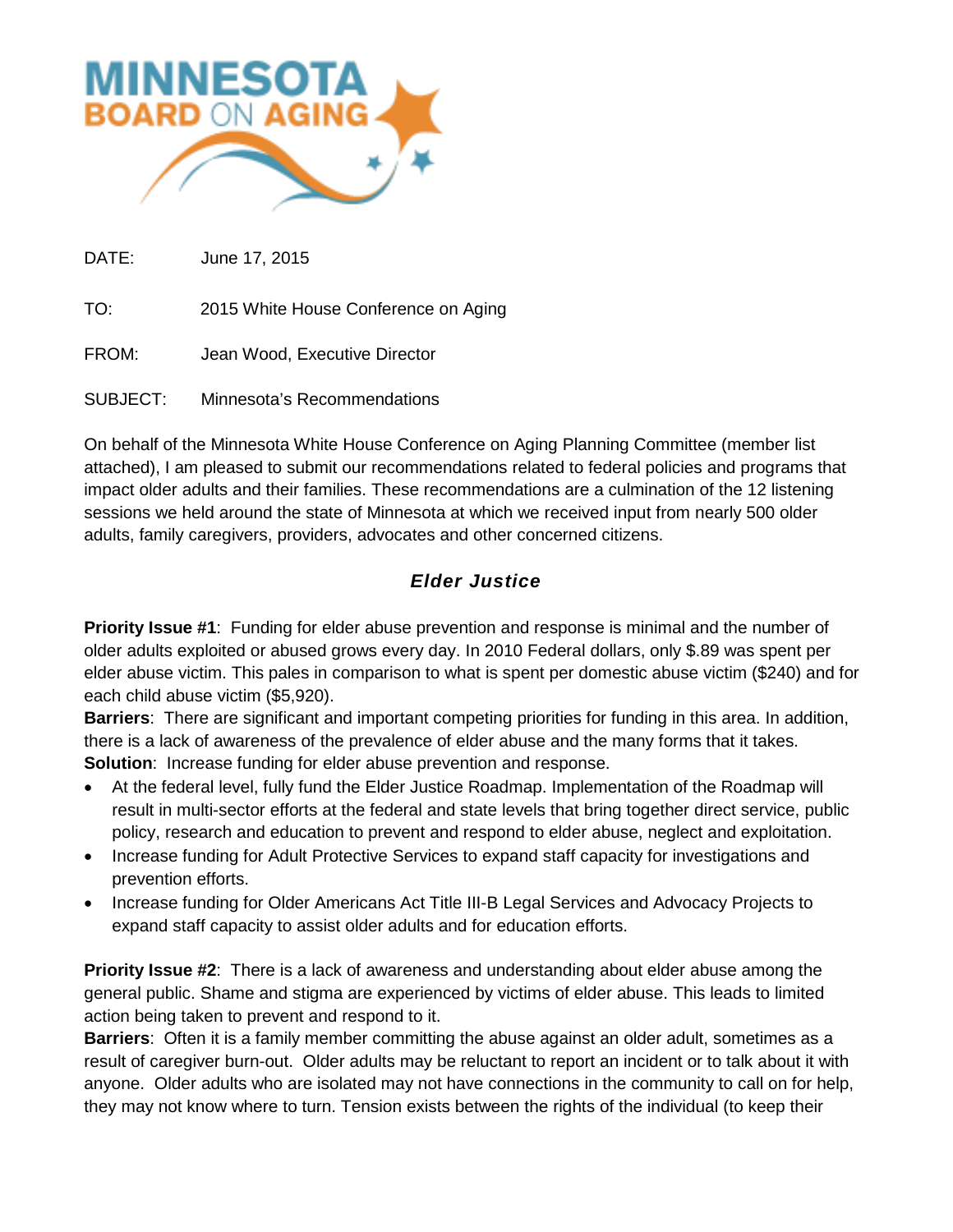personal and financial information private, to make their own decisions) with the desire of family members and service professionals to quickly stop a scam or other type of elder abuse, including selfneglect.

**Solution:** Implement a nationwide public awareness campaign about elder abuse that includes real-life stories and steps that individuals can take to prevent, identify, report and respond. Key messages include: (1) everyone has a role to play and (2) there is a need to balance self-determination and risk. Components of the campaign should include:

- o Provide resource materials to communities to facilitate local discussions about elder abuse that include the identification of action steps that community members and organizations can take to prevent and respond to elder abuse.
- o Provide trainings for service providers (informal support networks, mail carriers, clergy, etc.), law enforcement, financial services industry, and health care industry (medical, dental, mental health, etc.) to recognize signs of abuse and dementia and to report.
- o Change federal law to allow health care providers to share personal medical information with an Adult Protection worker regarding an investigation of suspected maltreatment of a vulnerable adult.

**Priority Issue #3**: Financial scams against older adults are becoming more prevalent.

**Barriers**: An increasing number of older adults are isolated and as a result do not have as many connections to their community. This increases their susceptibility to scams and financial exploitation. Older adults and family members do not know who to call to report a scam. The perpetrator could be the guardian or the person identified as power of attorney. **Solutions**:

- Launch a nationwide "scam alert" similar to private sector product recall notifications. Amber Alerts. Educate people of all ages on how to detect, report and prevent scams.
- Encourage law enforcement to present TRIAD and conduct programs on fraud and scams at locations where older adults gather. Provide education on the different types of fraud beyond financial. Educate professionals, pastors, parish nurses and care teams.
- Establish bank protection practices for older customers such as notification of unusual or large transactions.
- Provide education on the role and responsibilities of individuals serving as guardians, powers of attorney or health care agents. Require training and certification of individuals to serve as powers of attorney.
- Establish a single office at the federal level to receive and respond to reports of financial scams.
- Require pictures on Medicare and Medicaid identification cards to help prevent fraud and abuse.

# *Healthy Aging*

### **Priority Issue #1: Individuals experience challenges in taking action to be healthy at any age, including when they are older.**

#### **Barriers:**

• Access to food is not universal. There is a lack of healthy eating options in rural areas. Lower income people cannot afford to eat as healthfully as they should.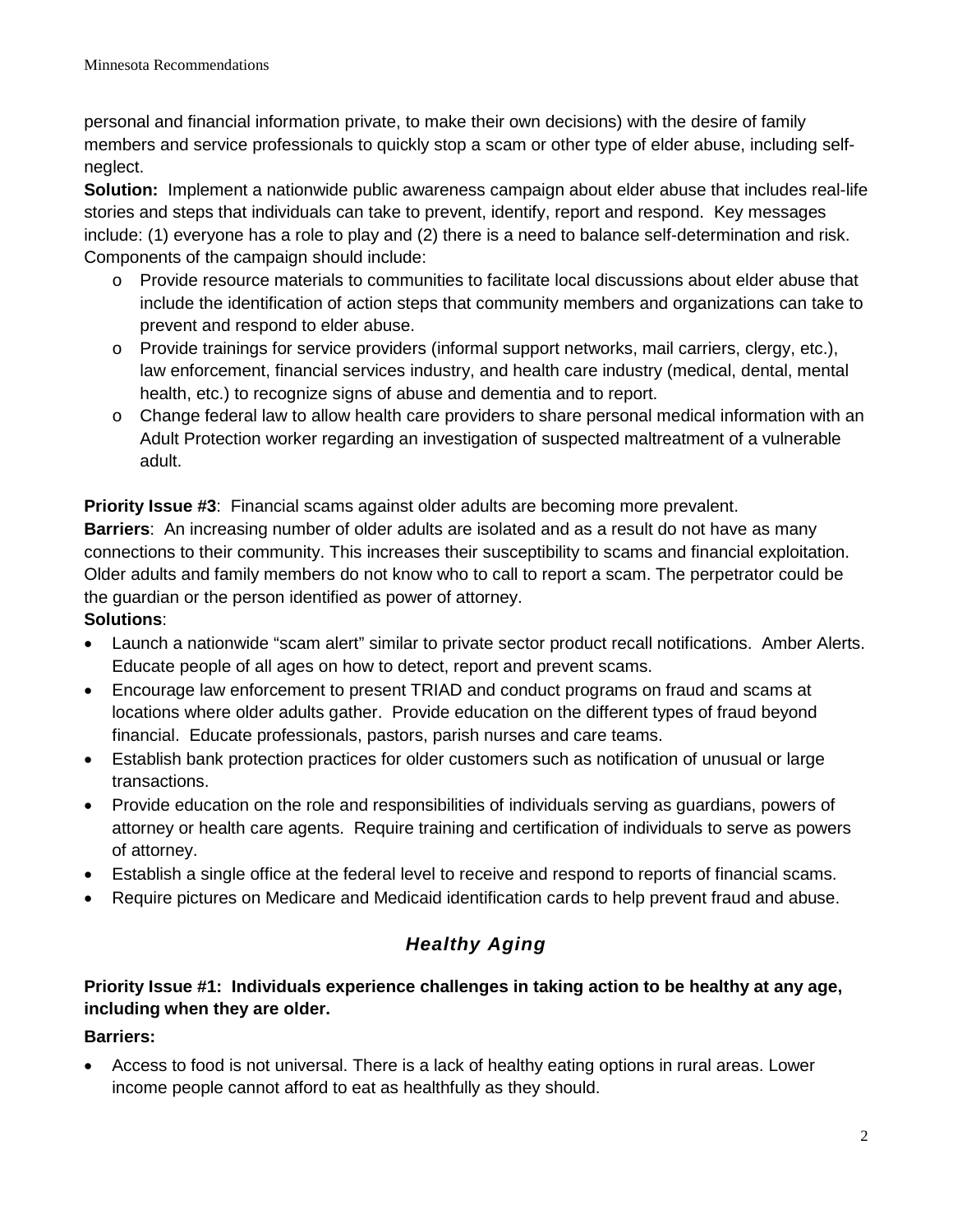- People often wait until a health crisis occurs before changing their diet and exercise habits.
- There is a lot of confusing information out there about what a person should do to live healthy.
- There is a widely held misconception that prevention activities are not effective at older ages.
- Oral health, vision and hearing are important facets of overall health but are often overlooked.
- Many older adults fear new physical activity because they are afraid of falling.
- Providers do not offer preventive care or chronic care management services (such as foot care) to older adults even though it is covered by Medicare because the administrative burden (e.g. multiple procedure codes) is too high.
- Physicians lack knowledge and buy-in regarding healthy aging and don't make referrals to programs.

# **Solutions**:

- Educate older adults about the preventive care and screenings that are available through Medicare. Address the misconception that prevention does not have a benefit at older ages. Include oral health, vision and hearing in the scope of healthy aging awareness and education campaigns.
- Bundle payment for preventive care and chronic care management services through Medicare to reduce administrative burden on providers and expand the availability of these services, particularly for dental, vision and hearing.
- Health insurance payers and government should continue and/or increase recognition of the health care cost savings of healthy aging by providing financial incentives such as paying for regular exercise, weight loss, reduced number of medications and improvements in other key health outcomes.
- Widely disseminate evidence-based health promotion programs proven to help older adults address their risk for falls and better manage their chronic conditions.
- Make it easier for people to participate in exercise classes by reducing the health insurance paperwork that they have to complete.

**Priority Issue #2**: The physical, social and service infrastructures of many communities do not support older adults to live healthy and age in their community. **Barriers**:

- Assisted transportation options are limited within and between communities and as a result keep people isolated. The expense to volunteer drivers (liability insurance, gas) can prevent individuals from taking on that valuable community role. Volunteer drivers are themselves aging, thus exacerbating shortages in rural areas where volunteer pools may already be limited.
- There is a lack of community gathering places in rural and suburban communities.
- Additional housing options are needed to allow older adults to age in their community. These include one level, one bedroom housing options.
- There is limited access to geriatric health care providers, particularly those who can provide culturally competent services.

- Offer more communities the opportunity to be a "Blue Zone" community as supported by good prevention concepts and research.
- Encourage communities to make changes to their physical infrastructure to support older adults. Encourage communities to do a Health Impact Assessment of their current community design.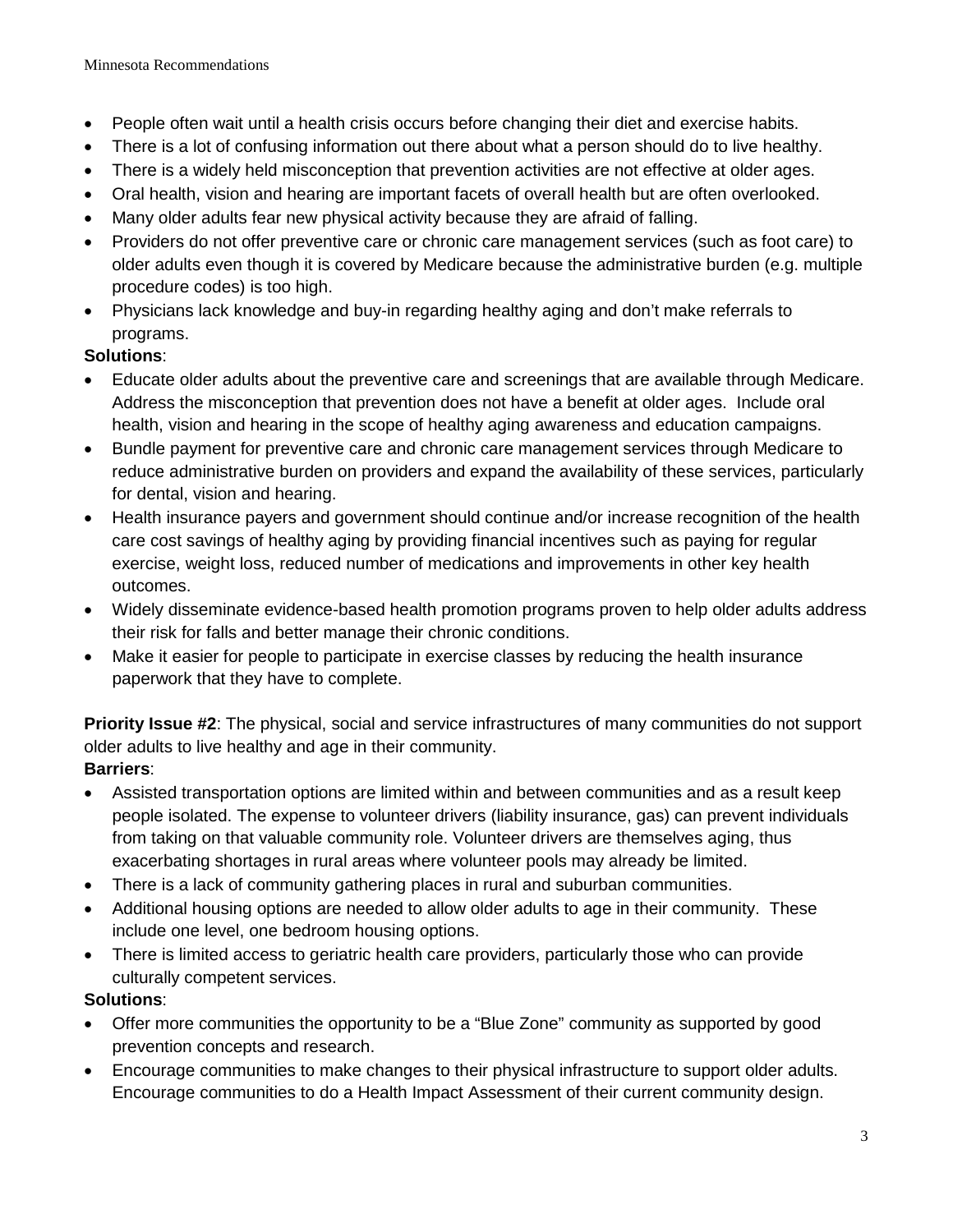- Increase the number of communities that become dementia-ready through dissemination of the Act on Alzheimer's Dementia Competent Communities Toolkit.
- Improve access to community services and supports such as transportation, health care and housing.
- Co-locate a wellness coach and system navigator at clinics and senior organizations to promote healthy living and help older adults and family caregivers navigate the health and long-term service systems.
- Tap the time, expertise and wisdom of older adults through a Peace Corps model for aging. Redeploy retirees' knowledge and skills.

**Priority Issue #3**: There is a significant and growing need for mental health services for older adults (including substance abuse treatment) and currently the capacity is quite limited, especially in rural areas. Approximately 25 percent of people over the age of 65 have a mental health issue and this can lead to or include suicide. Older people who are severely depressed are at risk of suicide. **Barriers**:

- There is a lack of recognition of depression and other mental health issues for older adults. Depression at older ages is common and is exacerbated by the losses associated with the death of a life partner, other family members and friends.
- Older people with life-long serious mental illness may be protected and sheltered by their partners and other relatives and when these relatives die or become incapacitated, the problems may then become apparent. This is true with schizophrenia, bi-polar-depressive illness, and serious phobias that keep people homebound.
- Older people are particularly vulnerable to becoming dependent on prescription drugs originally given to them for pain or other purposes.
- Older people, now in their 80s and 90s, are less likely to be part of a culture that talks about and seeks treatment for mental illness and are less likely than younger generations to seek help.
- Professionals are prone to dismiss many mental health problems of older adults as part of aging, Alzheimer's disease and similar dementias.

- Launch an education campaign at all levels to identify and assist older adults with serious mental illnesses and/or dementia. This includes professionals of all disciplines who are not specializing in mental health, unlicensed health workers like personal attendants and nursing assistants, and the general public.
- Develop tools to help physicians and nurse practitioners working in all settings to identify and assess mental health issues and to better prescribe and monitor psychoactive medications.
- Promote the training of more geriatric mental health professionals to meet the growing need. Scholarships could be targeted for advanced training of nurses, social workers, psychologists and psychiatrists for mental health treatment of older persons.
- Identify ways to provide housing and related LTSS to older adults with mental illnesses and disseminate practices that have worked.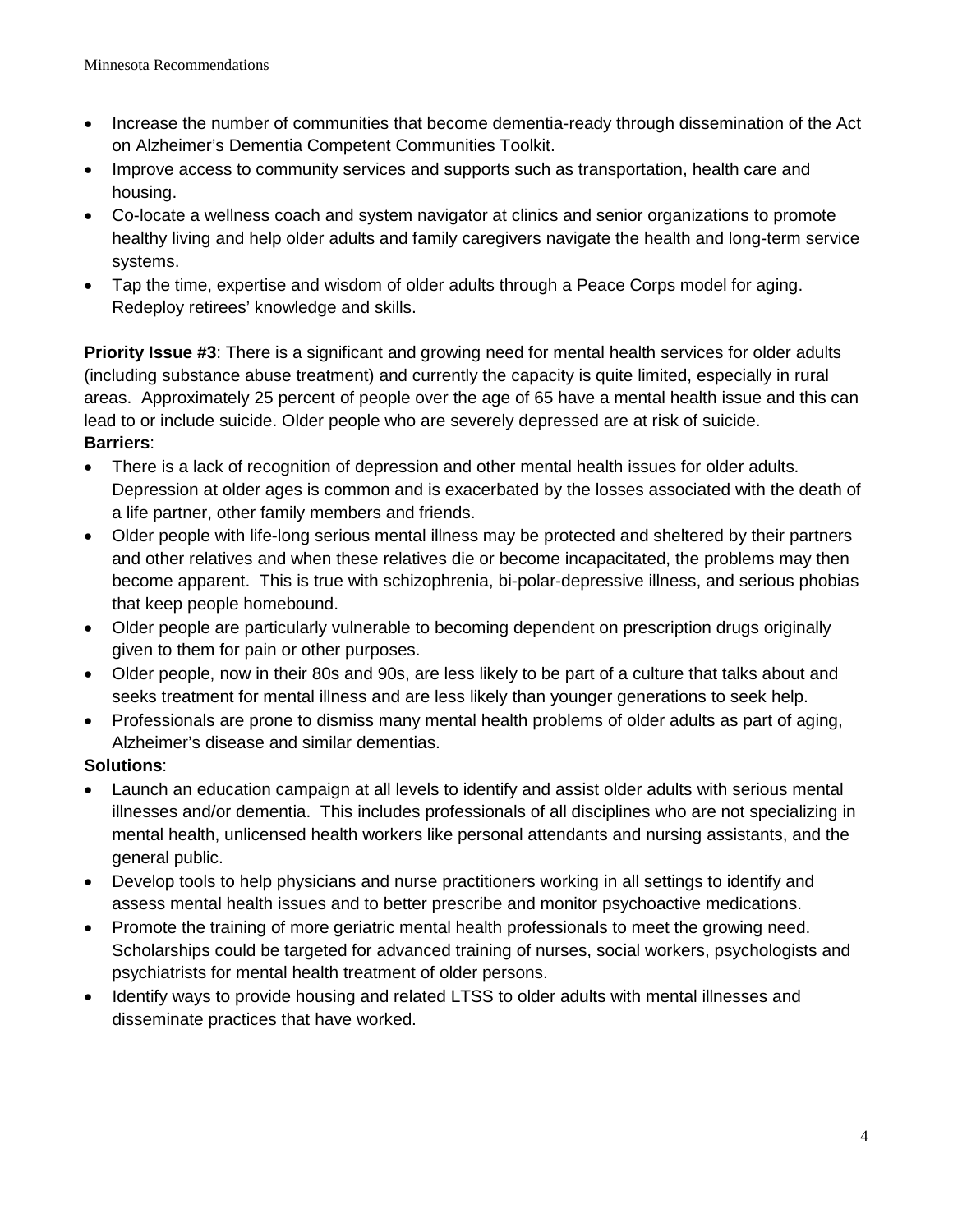# *Long Term Services and Supports (LTSS)*

**Priority Issue #1: Unpaid, informal caregivers provide an average of 75 hours per month of vital support to older adults at an annual estimated cost of \$234 billion, but often lack supports to maintain their health and income while fulfilling this important role.**

### **Barriers:**

- Caregivers do not often identify as being a "caregiver" and do not seek out services to support their role.
- As the population continues to age, it will be increasingly difficult for caregivers to meet the demands.
- Caregivers that leave the workplace to care for others do not receive financial incentives or credit for their work.

## **Solutions:**

- Establish Social Security working credits for individuals that leave the workforce to care for others.
- Elevate the role of caregivers both paid and unpaid. Expand the consumer directed model through which family caregivers can receive reimbursement for providing services.

### **Priority Issue #2: LTSS are crucial services designed to support older adults to live independently in their own homes and communities, but can be too costly, too confusing to access, low in quality or not available.**

### **Barriers:**

- Payment for LTSS is based often on units delivered rather than the outcome of the service or on the quality of services provided.
- LTSS requires housing, personal care services, and related health and mental health services over time. It crosses both health and social service sectors, and includes components that may be insurable products and some that are not.
- Long term care insurance is affordable to only a narrow swath of the population, its benefits may be limited to forms the older person does not prefer, and it is often not indexed for inflation. LTC insurance benefits often require going through agencies, rendering the service more expensive and thus less frequent without putting more money in the hands of the actual personal care workers.
- Wages for those who provide personal care to older people in their own homes are extremely low, reducing quality and making LTSS an undesirable career.

- Explore adding a new part to Medicare that pays for LTSS. Support the Own Your Future initiative that is researching this and other LTSS financing alternatives.
- Establish ways of measuring quality in LTSS and explore ways to align quality indicators with incentives and payment.
- Support and expand evidence based models and programs that have been shown to be effective.
- Expand pay-for-performance models such as accountable care projects.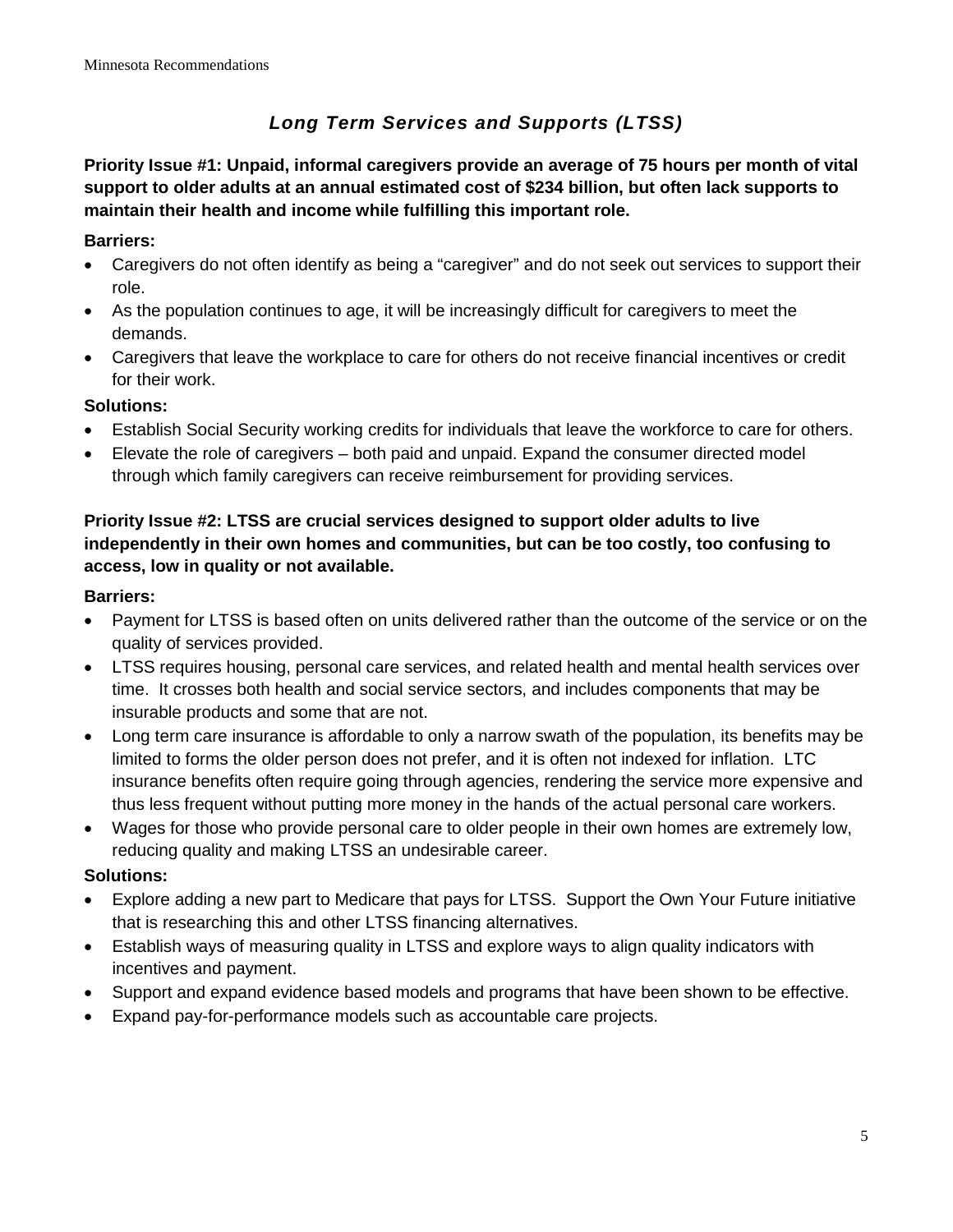# **Priority Issue #3: The delivery of LTSS involves multiple providers offering services in multiple settings. This can result in difficult care transitions for older adults with complex needs.**

### **Barriers**:

- LTSS models were developed many decades ago and resulted in fragmented, specialized services offered by a wide range of separate providers with separate in-take and assessment processes, funding streams, and eligibility requirements.
- Multiple levels of government are involved in the development and regulation of LTSS. This can create conflicting or unclear policies in implementation.
- Health care and home and community-based services are independent service sectors now attempting to work together under changing policies such as the Affordable Care Act.

## **Solutions**:

- Support innovations in health care and home and community-based services to better serve older adults across these sectors.
- Create care transition and coordination models that are person directed and includes caregivers in the decision making process.
- Increase the availability of options counseling and the Aging & Disability Resource Centers (ADRCs) so individuals understand services and can make informed decisions about care.
- Include end-of-life planning in long-term care planning that all individuals should do.
- Appoint a Commission to review LTSS rules (including reporting requirements) across the spectrum from home and community based services to skilled care with the goal of achieving efficiency and streamlining administrative requirements.

### **Priority Issue #4: As the demographics continue to shift to an older society, the LTSS workforce will face unprecedented pressures.**

## **Barrier**:

- The Baby Boom Generation is moving into the retirement phase of their life and there are fewer adults to replace them in the workforce.
- LTSS providers must compete for workers with other sectors, such as health care, which are able to offer higher wages and more lucrative benefits.
- The growth in demand for direct care workers has outpaced supply. This is particularly true for diverse populations.

- Pay direct care workers a livable wage and benefits. Ensure that companions and live-in workers are fairly compensated by restoring the rules developed but stalled by a district court.
- Explore greater use of and investment in technology to meet needs more effectively.
- Consider strategies to leverage immigration to address workforce shortages. This might include pathways to permanent immigration status.
- Support further workforce development in aging services including incentives for working in the field and particularly in rural areas.
- Encourage and incent older workers to remain in the workforce.
- Consider Peace Corp and Vista-like initiatives to foster caregiving experiences for youth like Care for America Program.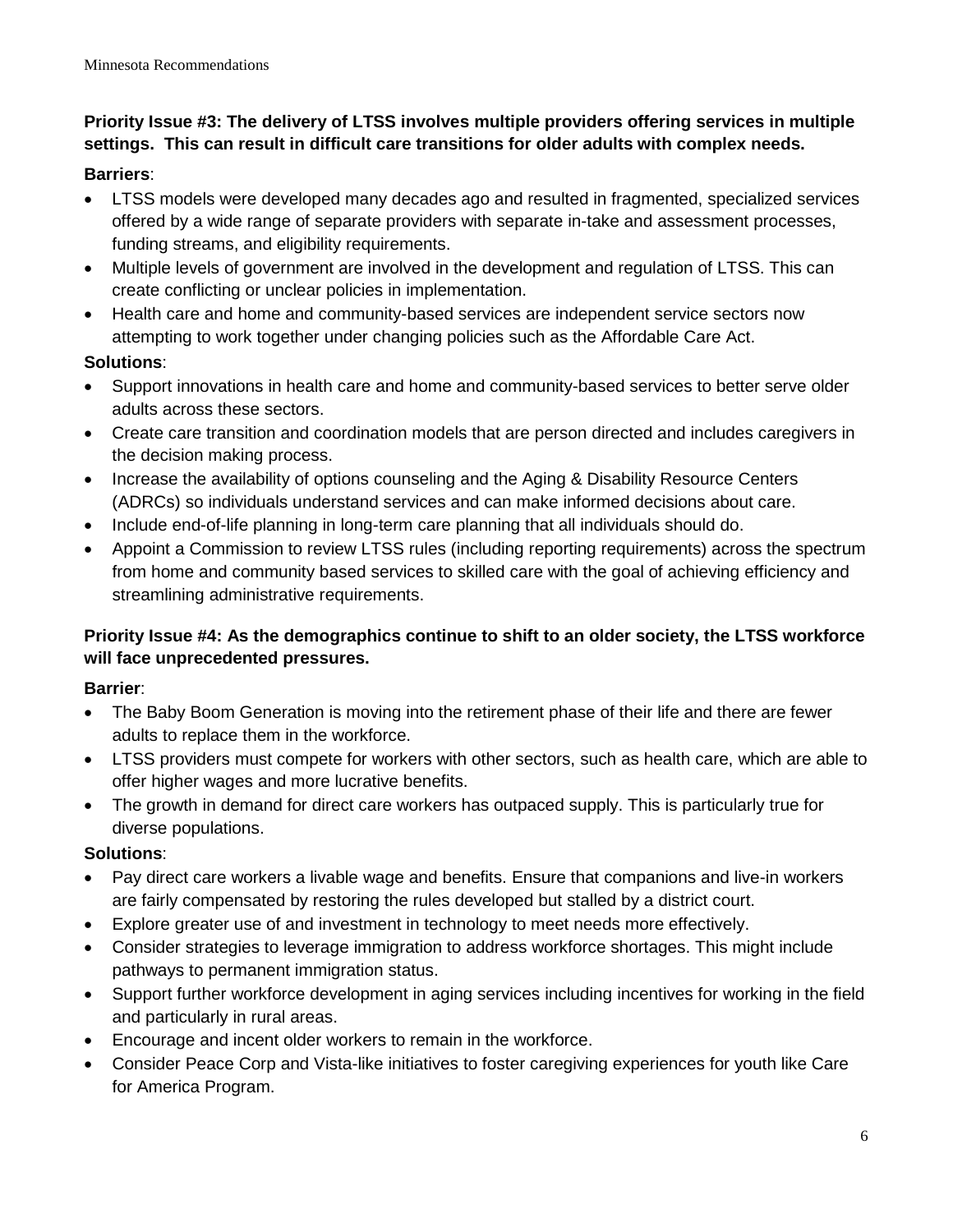# *Retirement Security*

## **Priority Issue #1: Social Security is a crucial source of income and changes must be critically considered so as to not threaten the retirement security of current and future older adults.**

#### **Barriers:**

- While the "three-legged stool" model of retirement income consisting of Social Security, pensions and savings provides a strong foundation for later life financial security, it is not attainable for many. For example, 28% of older Minnesotans rely solely on Social Security for their retirement income and 1 in 7 older adults live in poverty.
- Caregivers that leave the workplace to care for others do not receive financial incentives or credit for their work.

## **Solutions:**

- Increase the Social Security tax to support future retirees.
- Remove the Social Security tax cap so that wages above \$118,500 are taxable.
- Do not increase the eligibility age for retirement benefits, which disproportionately affects workers in labor intensive jobs that oftentimes must retire early due to health reasons (unless there is a clear path to Social Security Disability coverage for people whose health prohibits employment).
- Offer incentives to individuals for delaying receipt of Social Security benefits.
- Establish Social Security working credits for individuals that leave the workforce to care for others.
- Exempt Social Security from income taxes.

### **Priority Issue #2: Traditional defined benefit pensions are being replaced with defined contribution plans.**

#### **Barriers:**

- Relying solely on Social Security can lead to financial insecurity or poverty in old age and access to defined benefit pensions, which provided additional income, is decreasing.
- An estimated 40% of Minnesota's workforce (1 million people) does not have access to a retirement savings plan at their work.
- Private savings took a significant hit during the financial crisis, for many baby boomers this occurred during their important pre-retirement investment years.

## **Solutions:**

- Utilize "opt out" rather than "opt in" strategies for investing. These techniques have proven to increase investment rates.
- Support the implementation of the "Secure Choice" model which provides access to a portable defined contribution pension.

#### **Priority Issue #3: Many older adults need to continue to work to ensure their financial security.**

**Barrier**: The job market is not flexible for older workers and is often biased towards younger workers. **Solutions**:

- Provide incentives to employers to hire older workers and to develop flexible employment options for retirees to continue working.
- Train employers and employees to recognize the benefit of hiring older workers.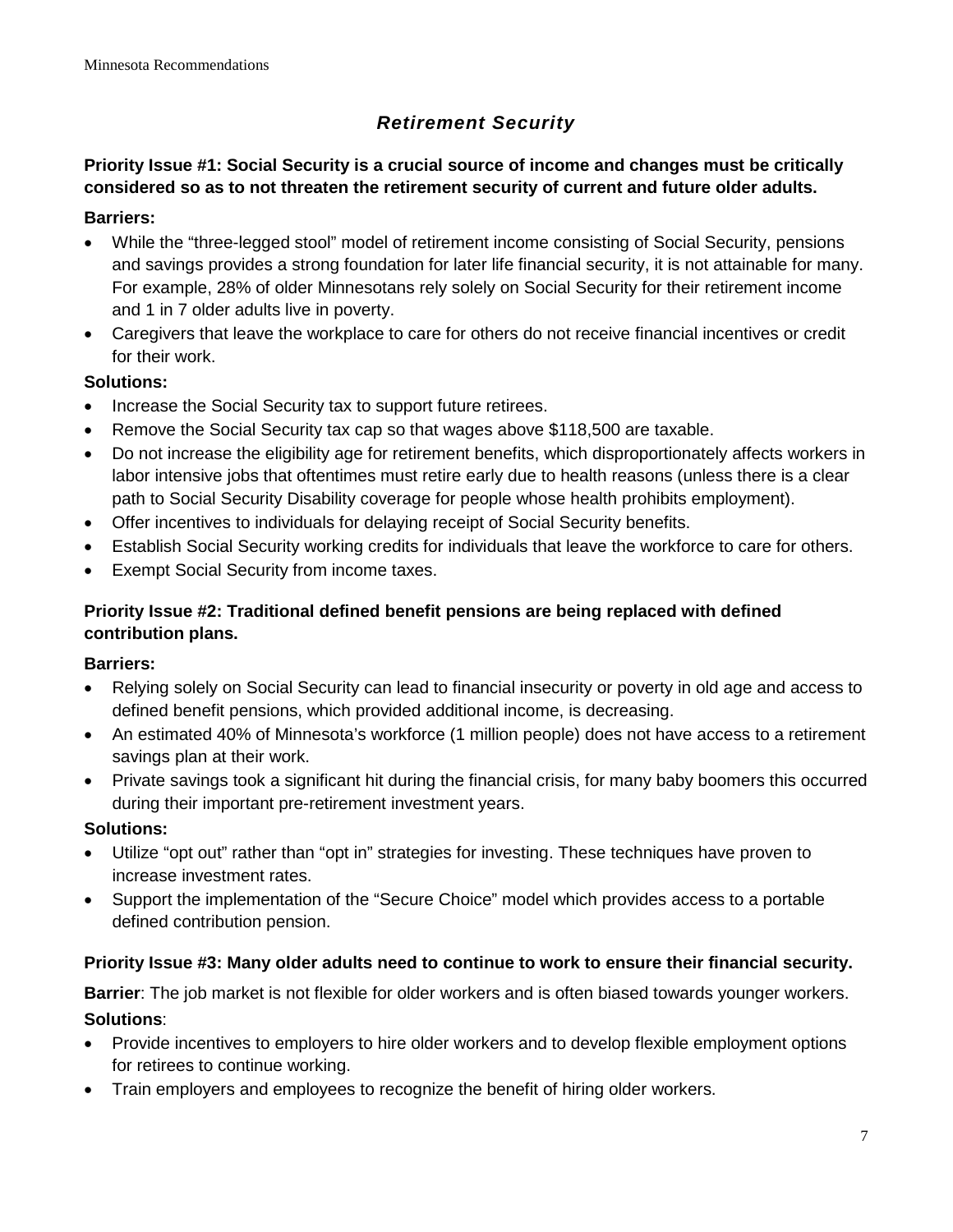• Expand the use of technology and environmental modifications to make more workplaces safe and supportive of older workers.

### **Priority Issue #4: Many people of all ages lack a general understanding about finances, saving, LTSS costs and retirement planning. Parents who assist children with college education expenses are less able to save for their retirement and LTSS costs.**

**Barrier**: Too often people are not provided the education and tools to make informed decisions about the long term impact of investing early and other aspects of their finances. Retirement brokers are held to a lower fiduciary standard than financial advisors. As a result, they do not always recommend products that are in the client's best interest. These bad recommendations often come with higher fees, riskier features, and lower returns yet earn more money for the broker.

#### **Solutions**:

- Teach and encourage young people to begin planning earlier for retirement security and long-term services and support costs. Provide tax incentives for planning and saving.
- Partner with banks and other financial institutions to educate customers of all ages on the value of simple savings strategies such as the impact of compounding.
- The fiduciary standard rule currently recommended by the Department of Labor must be adopted to prevent workers and retirees from losing their hard earned money.
- Base federal student education support on the student's financial status rather than the parents.

### **Priority Issue #5: Health care and housing costs are a leading cause of financial insecurity among older Minnesotans, particularly for those who have high LTSS expenses.**

**Barriers**: Some health care services that are widely needed by older adults (oral health, vision and hearing services) are not covered by Medicare and LTSS is not covered at all by Medicare. High costs of LTSS generate financial insecurity and impoverish older adults. Affordable housing options are unavailable in many communities.

- Cover dental, vision and hearing services under Medicare.
- Increase the number of Housing Choice Vouchers and affordable housing units.
- Encourage the development of alternative, lower cost housing options that are geared to older adults that use a strengths based approach to allow for creative living arrangements (e.g., cohousing models).
- Provide tax incentives for home modifications of current housing to support aging in place and enable caregivers and care receivers to live together.